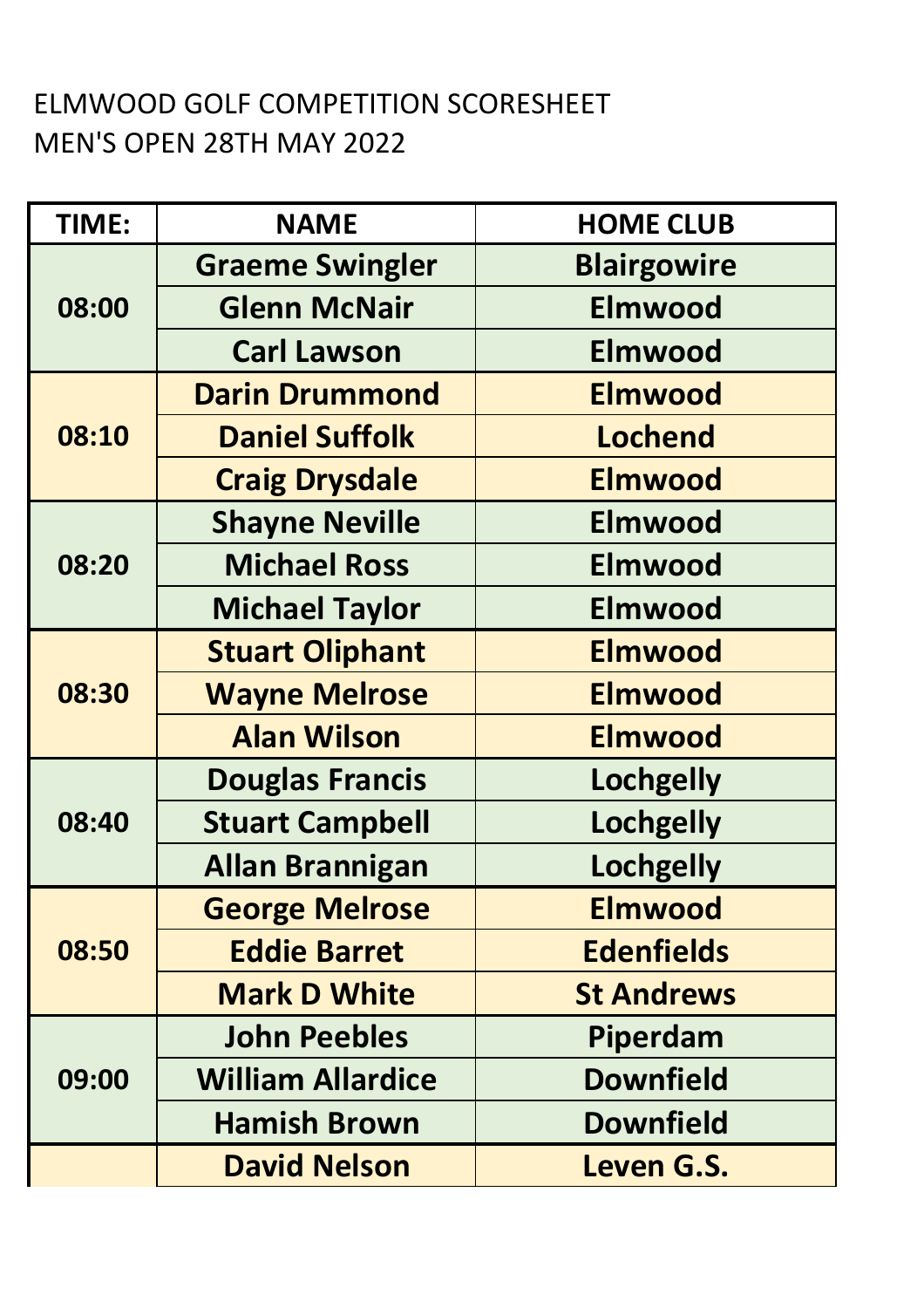| 09:10 | <b>William Sharkey</b>  | <b>Leven Thistle</b>  |
|-------|-------------------------|-----------------------|
|       |                         |                       |
| 09:20 | <b>Nicholas Baker</b>   | <b>St Andrews</b>     |
|       | <b>Tam McMullan</b>     | <b>St Andrews</b>     |
|       |                         |                       |
| 09:30 | <b>Bill Houghton</b>    | Piperdam              |
|       | <b>Neill Thayre</b>     | Piperdam              |
|       | <b>Gary Horne</b>       | <b>Lundin</b>         |
|       | <b>Mike Knox</b>        | <b>Elmwood</b>        |
| 09:40 | <b>Jamie McCartney</b>  | <b>Elmwood</b>        |
|       | <b>Stuart McGinley</b>  | <b>Elmwood</b>        |
| 09:50 | <b>William Martin</b>   | Auchterderran         |
|       | <b>Ian E Mitchinson</b> | Ladybank              |
|       | <b>Subodh Soam</b>      | <b>Cowdenbeath</b>    |
|       |                         |                       |
| 10:00 |                         |                       |
|       |                         |                       |
|       |                         |                       |
| 10:10 |                         |                       |
|       |                         |                       |
|       | <b>Ian Skinner</b>      | <b>Falkland</b>       |
| 10:20 | <b>Richard Stewart</b>  | <b>Falkland</b>       |
|       |                         |                       |
|       | <b>Keith Wilson</b>     | <b>Deer Park</b>      |
| 10:30 | <b>Kevin Cameron</b>    | Deer park             |
|       | <b>William Shepherd</b> | <b>Torrance House</b> |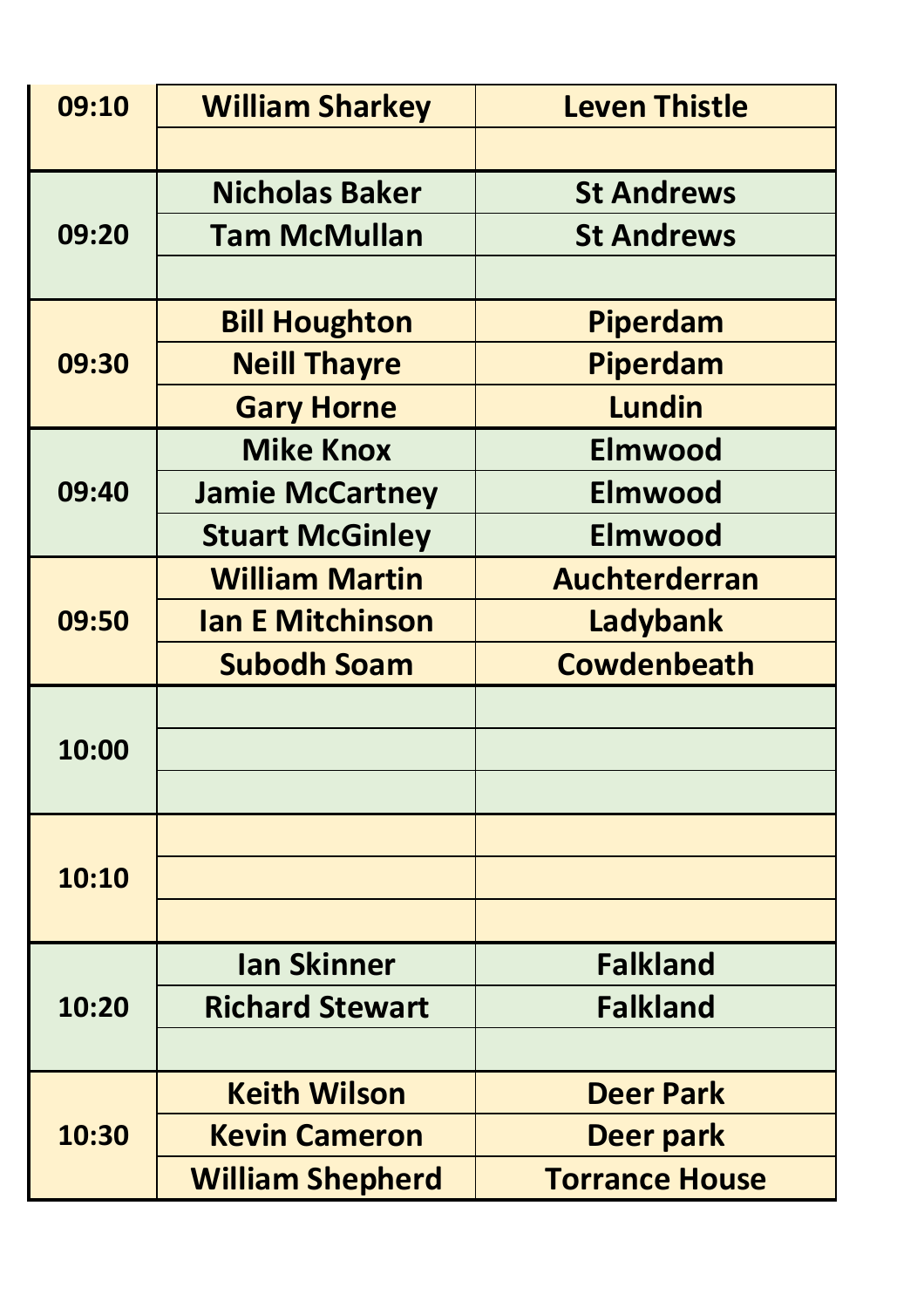| 10:40 |                         |                    |
|-------|-------------------------|--------------------|
|       |                         |                    |
| 10:50 | <b>Dom Martin</b>       | <b>The Dukes</b>   |
|       | <b>lain Webster</b>     | <b>The Dukes</b>   |
|       |                         |                    |
|       | <b>lan Towers</b>       | <b>Airdrie</b>     |
| 11:00 | <b>Cameron Docherty</b> | <b>Airdrie</b>     |
|       | <b>Peter Moir</b>       | <b>Airdrie</b>     |
|       | <b>Liam Smart</b>       | <b>St Andrews</b>  |
| 11:10 | <b>David Scott</b>      | <b>Cupar</b>       |
|       | <b>Derek Laing</b>      | Ladybank           |
|       | <b>Hugh Ironside</b>    | <b>Cupar</b>       |
| 11:20 | <b>Richard Leslie</b>   | <b>Cupar</b>       |
|       | <b>John MacBride</b>    |                    |
|       | <b>Colin Grant</b>      | <b>Braehead</b>    |
| 11:30 | <b>Robert Breingan</b>  | <b>Braehead</b>    |
|       |                         |                    |
|       | <b>Alastair Walker</b>  | <b>St Michaels</b> |
| 11:40 | <b>Charles Geddes</b>   | <b>St Michaels</b> |
|       |                         |                    |
|       |                         |                    |
| 11:50 |                         |                    |
|       |                         |                    |
|       |                         |                    |
| 12:00 |                         |                    |